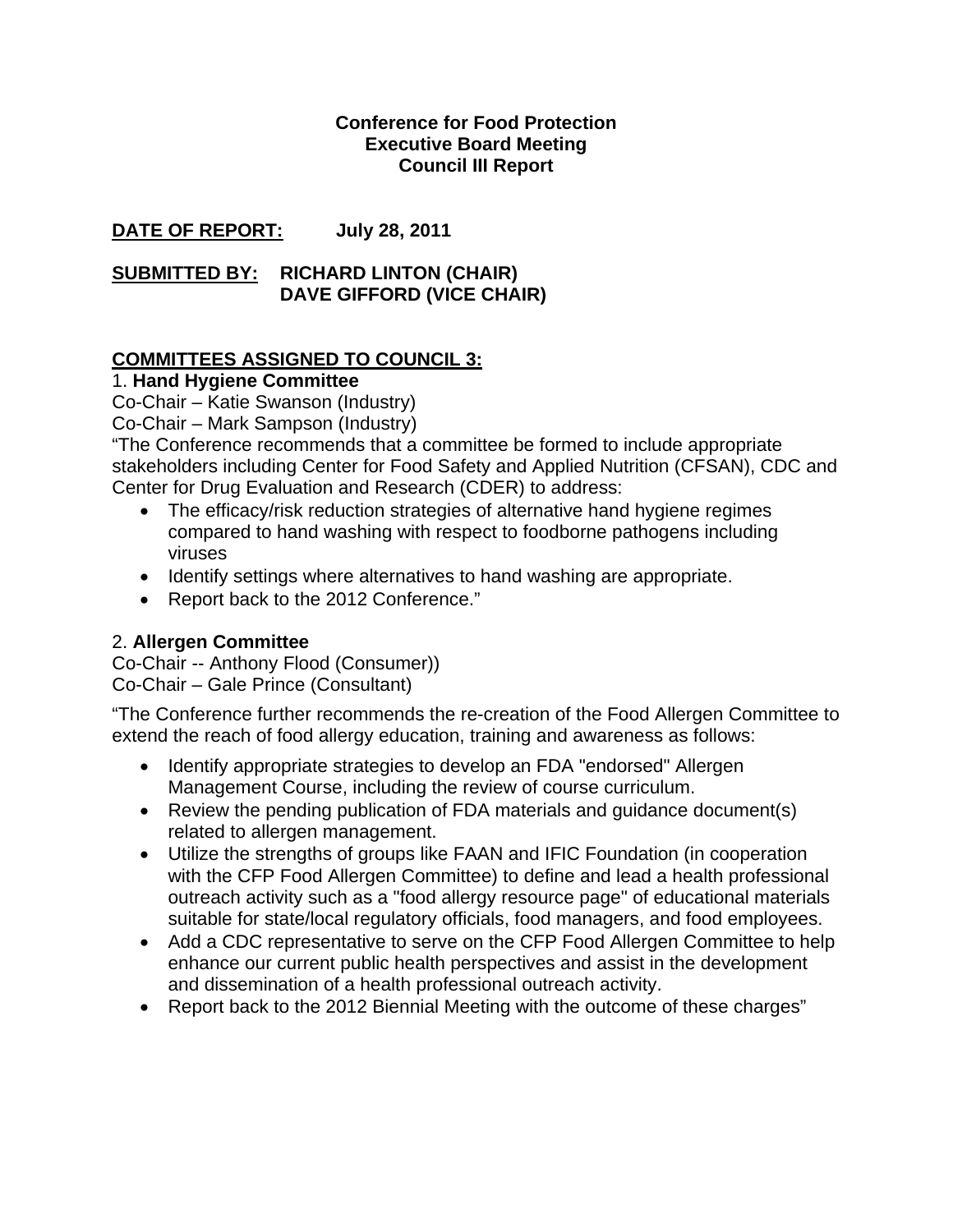## 3. **ROP Committee**

Co-Chair – Brian Nummer (Academia)

Co-Chair – Dale Grinstead (Industry)

"The Conference recommends the formation of a new committee that is charged with the following:

- Create a guidance document detailing the scientific evidence of ROP HACCP controls and preventive measures and provide implementation suggestions.
- Recommend clarifications to the Food Code based on charge one.
- Report back to the Conference in 2012."

# **REQUESTED ACTION BY BOARD:**

## 1. **Hand Hygiene Committee**

• Approve the updated Committee Roster, which includes these changes:

- o Laurie Williams to replace Mary Cartegena as FDA Member per FDA request
- o Reinstate the following, as communication has been reestablished
	- **John Hicks, USDA-FSIS**
	- **Christina Johnson, Publix**
- o Remove the following Members per their request
	- **Brandi Vinson, Chickasaw Nation Health System**
- o Jennifer Johnson, Walt Disney World, to replace Yoseline Torres, per company request
- o Daryl Kellenberger, of McDonalds, to replace Paulo Mohyla per company request
- o Linda Zaziski remains a member, but her affiliation changed
- Approve proposed Committee Co-chair and Sub-committee Chairs
	- o Regulatory Status Sub-committee Chair Mark Sampson replaced Steve Moris, Kentucky Department of Agriculture as Regulatory Status Subcommittee Chair, as Mr. Moris stepped down due to other commitments

# 2. **Allergen Committee**

Add the following individuals to the CFP Food Allergen Committee in their new positions as listed below:

- Tom Foegle, Windsor Foods
- Larry Kohl, Food Lion
- Maria Acebal, Food Allergy and Anaphylaxis Network (FAAN)

## 3. **ROP Committee**

No requests for the Board.